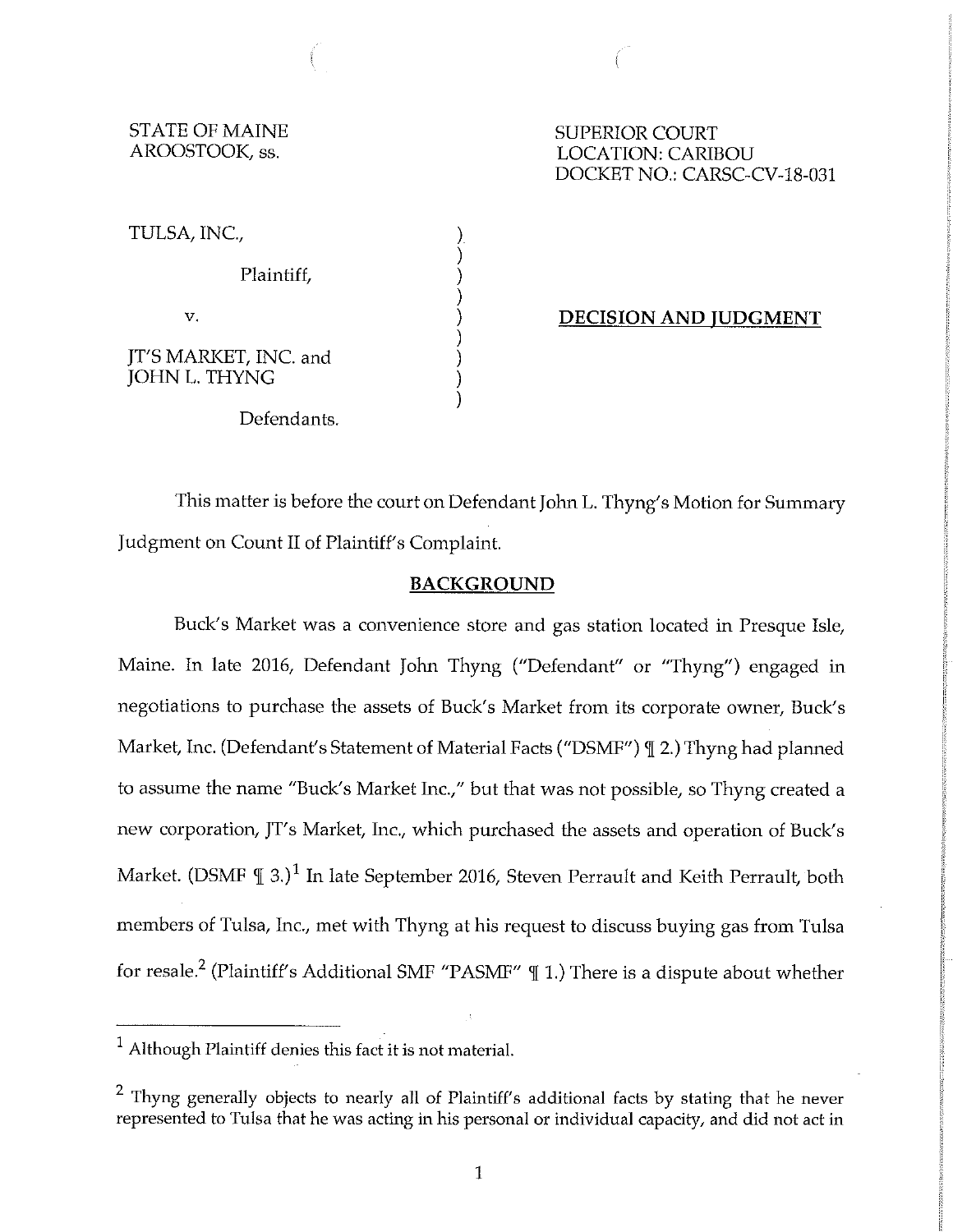Thyng told Steven and Keith that he would be operating the business under the corporate name of JT's Market. (DSMF  $\parallel$  6, PASMF  $\parallel$  4.) At this meeting they discussed delivery and payment terms for gas. (DSMF  $\parallel$  6.) Tulsa alleges that Thyng said he was buying Buck's Market and told Steven and Keith that "[y]ou won't have to worry about getting paid. I'll be able to rotate deliveries. I'll be paid and you'll get paid." (PASMF \[ 4.) Thyng denies making this statement. An agreement was struck, apparently, as Tulsa continued to deliver fuel to Buck's Market. So far as the court can tell, there was never any contract or agreement reduced to writing. JT's Market, Inc. operated Buck's Market under its corporate name from February 2017 forward but Tulsa denies knowing that JT's Market was operating Buck's, as opposed to Thyng personally operating it. (DSMF  $\parallel$  7, Plaintiff's Reply SMF ("PRSMF")  $\P$  7.)

In February 2017, Kim Lajoie, another member of Tulsa, noticed that Buck's Market's gas account was being paid by a check from  $JT$ 's Market. (PASMF  $\mathcal{F}$  5). When she asked Thyng if he wanted the bills to go to JT's Market, Inc. instead, he told her to continue as they were doing. (PASMF  $\parallel$  5). Thyng denies this is a personal guaranty. Tulsa continued to deliver fuel to Buck's Market after the initial meeting with Tulsa and Thyng, but JT's Market fell behind in payments in July 2017. (DSMF  $\parallel$  8.) After the delinquency, Tulsa alleges that Steven Perrault met with Thyng, who made an oral

such a way. Additionally, Thyng objects to many of the Plaintiff's facts and argues that the court should not consider its "self-serving and bald statements" because they are not credible as they are contradicted within the Plaintiff's own exhibits, and therefore should not be considered on summary judgment. It is not the role of the court, however, to determine credibility on this summary judgment motion. See Arrow Fastener Co. v. Wrabacon, Inc., 2007 ME 34, ¶ 16, 917 A.2d 123 (explaining that on a motion for summary judgment evidentiary inferences based on credibility are impermissible and that it is the factfinder, not the summary judgment court, that must weigh the evidence to determine the truth.) Lastly, Thyng objects to Plaintiff's facts regarding statements to Keith and Kim as going beyond the scope of the allegations in the Complaint, as it primarily relied on Thyng's alleged statement to Steven, who died shortly after the Complaint was filed. This issue is discussed later in this Decision.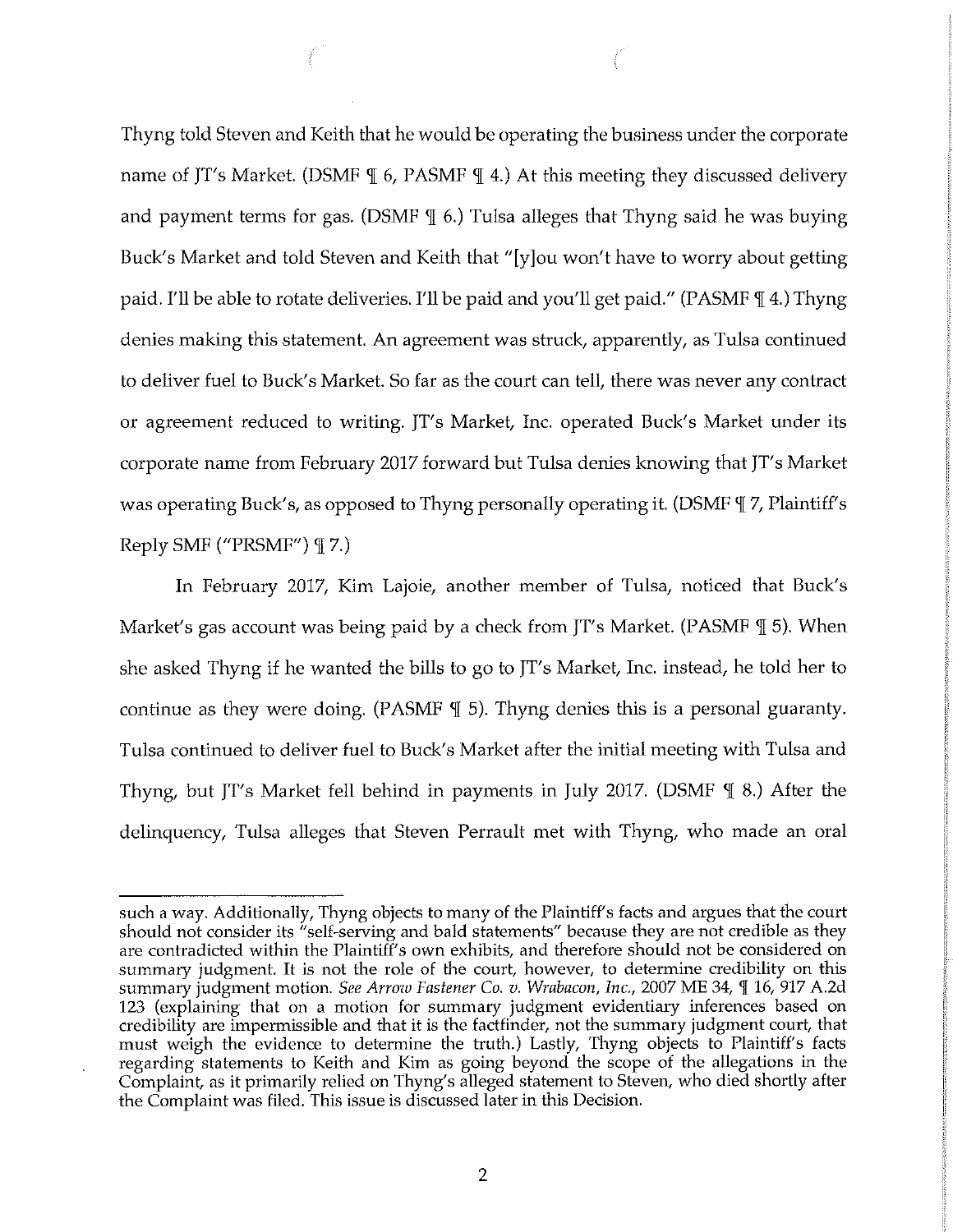personal guaranty<sup>3</sup> to Steven that he would pay out of his personal account anything that JT's Market did not pay. (DSMF {| 9.) Thyng denies this statement.

In October 2017, Kim spoke with Thyng, who said that he was trying to get a loan to pay the account with Tulsa up to date. (PASMF  $\parallel$  8.) Thyng admits the statement, but denies it meant he would get a loan in his personal capacity. JT's Market remained in default with Tulsa and the business closed in March 2018, owing Tulsa \$113,904.49. (DSMF  $\P\P$  10-11.)

Tulsa filed a two-Count Complaint on March 16, 2018. Count I sought Judgment in the amount of \$113,904 against JT's Market, Inc. for goods sold and delivered, but not paid for. Count II alleged that Thyng personally guaranteed that he would pay the debts of JT's Market, Inc. to Tulsa, and requested Judgment against Thyng individually in the same amount. On April 4, 2018, JT's Market and Thyng answered the Complaint and counterclaimed for unjust enrichment and quantum meruit in the amount of \$10,000. Steven Perrault of Tulsa, to whom Thyng allegedly made the personal guaranty, died on April 13, 2018. (DSMF  $\P$  13.) Tulsa never amended its Complaint.

On December 14, 2018, the parties stipulated to, and the court ordered, Judgment in the amount of \$113,904 plus interest and costs for Tulsa on Count I of its Complaint against JT's Market. JT's Market and Thyng's counterclaims against Tulsa were dismissed with prejudice. Only Count II against Thyng individually regarding his alleged personal guaranty to Tulsa remains. Thyng moved for summary judgment on January 16, 2019. Tulsa responded and the court heard oral argument by video hearing on April 24, 2019.

 $3$  In the Complaint, Thyng's alleged statement is: "Steve, I have money in my personal account. If Buck's Market won't pay you, I'll pay you out of my personal account."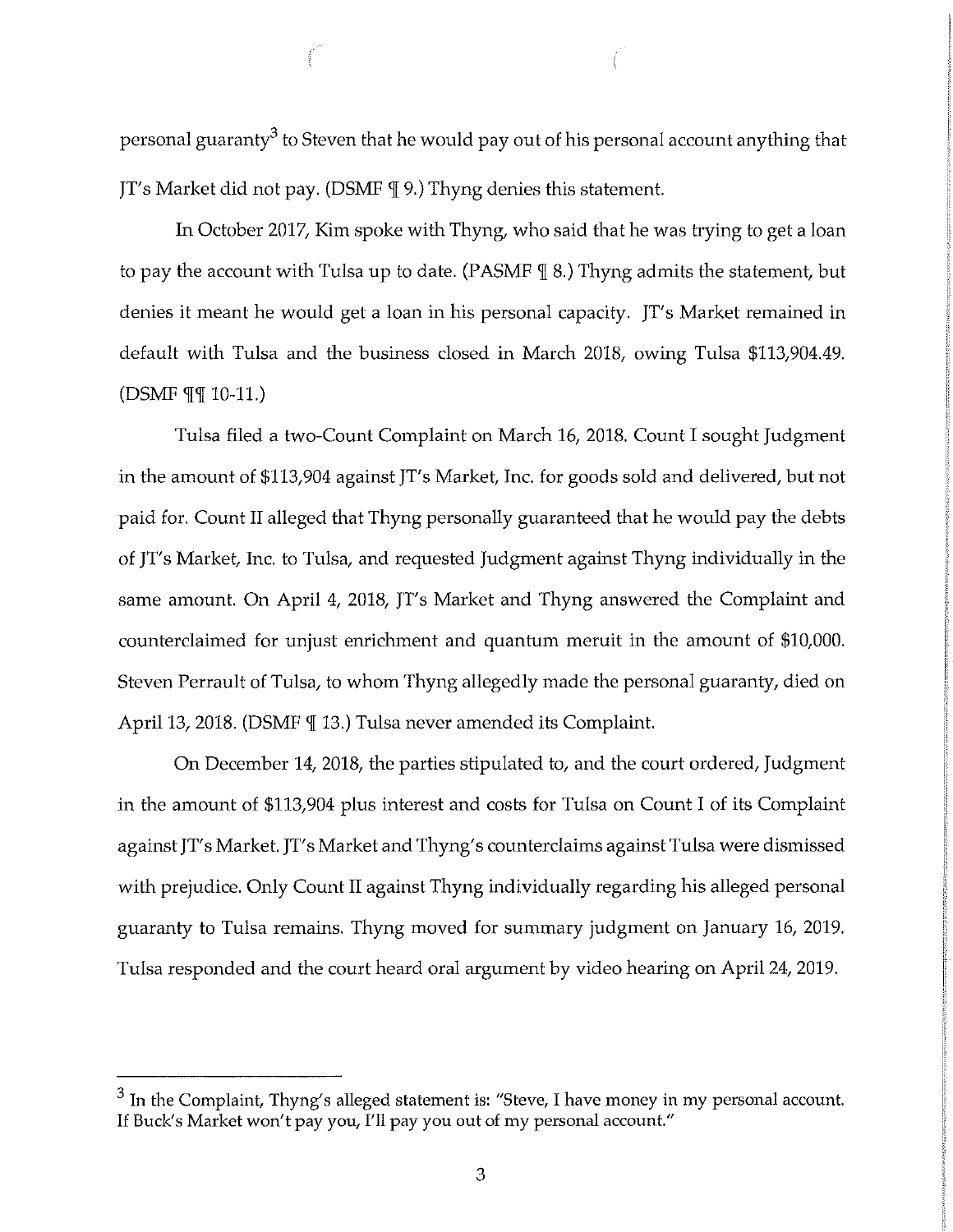#### **DISCUSSION**

Summary judgment is appropriate if, reviewing the evidence in the statements of fact and record references in the light most favorable to the non-moving party, there is no genuine issue of material fact and the moving party is entitled to judgment as a matter of law. M.R. Civ. P. 56(a), (c); *Platz Assocs. v. Finley,* 2009 ME 55, 'j[ 10, 973 A.2d 743 (internal citations omitted). A fact is material if "it has the potential to affect the outcome of the suit." *Id.* "A genuine issue of material fact exists when the fact finder must choose between competing versions of the truth." *Id.* To withstand a motion for summary judgment, the non-moving party must present sufficient admissible evidence to establish a prima fade case for each element of the claim or defense. *Watt v. UniFirst Corp.,* 2009 ME. 47,  $\mathbb{I}$  21, 969 A.2d 897. This evidence must be admissible at trial. M.R. Civ. P. 56(e).

A guaranty is "[a] promise to answer for the payment of some debt, or the performance of some duty, in case of the failure of another who is liable in the first instance." Guaranty, Black's Law Dictionary, (10th ed. 2014). The Statute of Frauds requires some promises to be in writing in order to be enforceable. *See* 33 M.R.S. § 51. Specifically, no action shall be brought on a promise to pay for the debt of another unless the promise or agreement "is in writing and signed by the party to be charged ...." § 51(2). Despite the Statute of Frauds, caselaw recognizes exceptions for certain types of oral promises that take them outside the Statute of Frauds so that they no longer have to be in writing to be enforceable.

This court has no doubt that, as a matter of law, Thyng's alleged statement to Steven Perrault that "I have money in my personal account. If Buck's Market won't pay you, I'll pay you out of my personal account," establishes a prima fade claim of a personal guaranty. In that statement, Thyng allegedly promised to personally pay for the debt of another, Buck's Market. Although this alleged statement is an out-of-court statement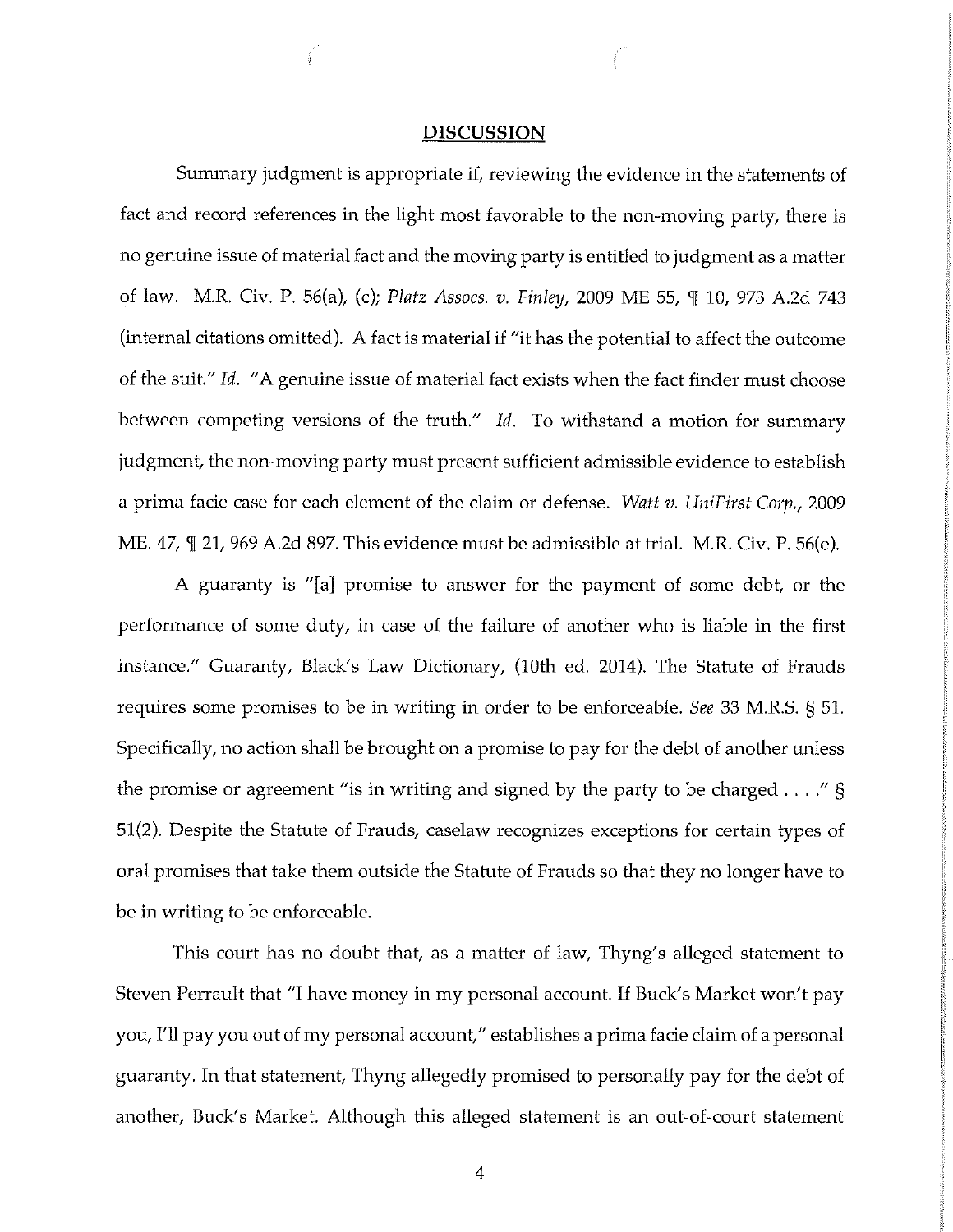offered for the truth of the matter, it would have been admissible as non-hearsay under M.R. Evid. 801(d)(2)(A) as an admission offered by a party opponent, if Steven were alive and able to testify at trial. At oral argument, the parties agreed that since Steven's passing in April 2018, the alleged statement is now hearsay and is not admissible under any exception.

In his Motion for Summary Judgment, Thyng argues his alleged personal guaranty is barred by the Statute of Frauds as a promise to pay for the debt of another, or alternatively, as an agreement not to be performed within one year. He further argues that no exception to the Statute of Frauds applies. He maintains that Steven's statement is inadmissible hearsay and, therefore, cannot be relied upon at trial or for purposes of his Motion for Summary Judgment.

In its Objection to Summary Judgment, Tulsa asserts that Thyng's alleged statements to Keith and Steven, $4$  and to Kim, $5$  are the bases for Count II of its Complaint. Tulsa maintains that although Count II is based upon Thyng's representation to Steven, the Count is "broad enough to encompass representations of Thyng to [Keith and Kim.]" Tulsa argues that the "main purpose" exception to the Statute of Frauds applies so no writing is necessary to maintain the action, and it additionally asserts that there are genuine issues of material fact precluding summary judgment.

In response, Thyng argues that Tulsa's attempt to advance the case on these "new" alleged oral guaranties is an improper attempt to amend the Complaint beyond the

<sup>&</sup>lt;sup>4</sup> "You won't have to worry about getting paid. I'll be able to rotate deliveries. I'll be paid and you'll get paid."

<sup>&</sup>lt;sup>5</sup> For Tulsa to continue billing as they had been, and that Thyng was going to try to get a loan to pay Tulsa's account current. These statements to Kim were first raised in Tulsa's opposition to Thyng's Motion for Summary Judgment.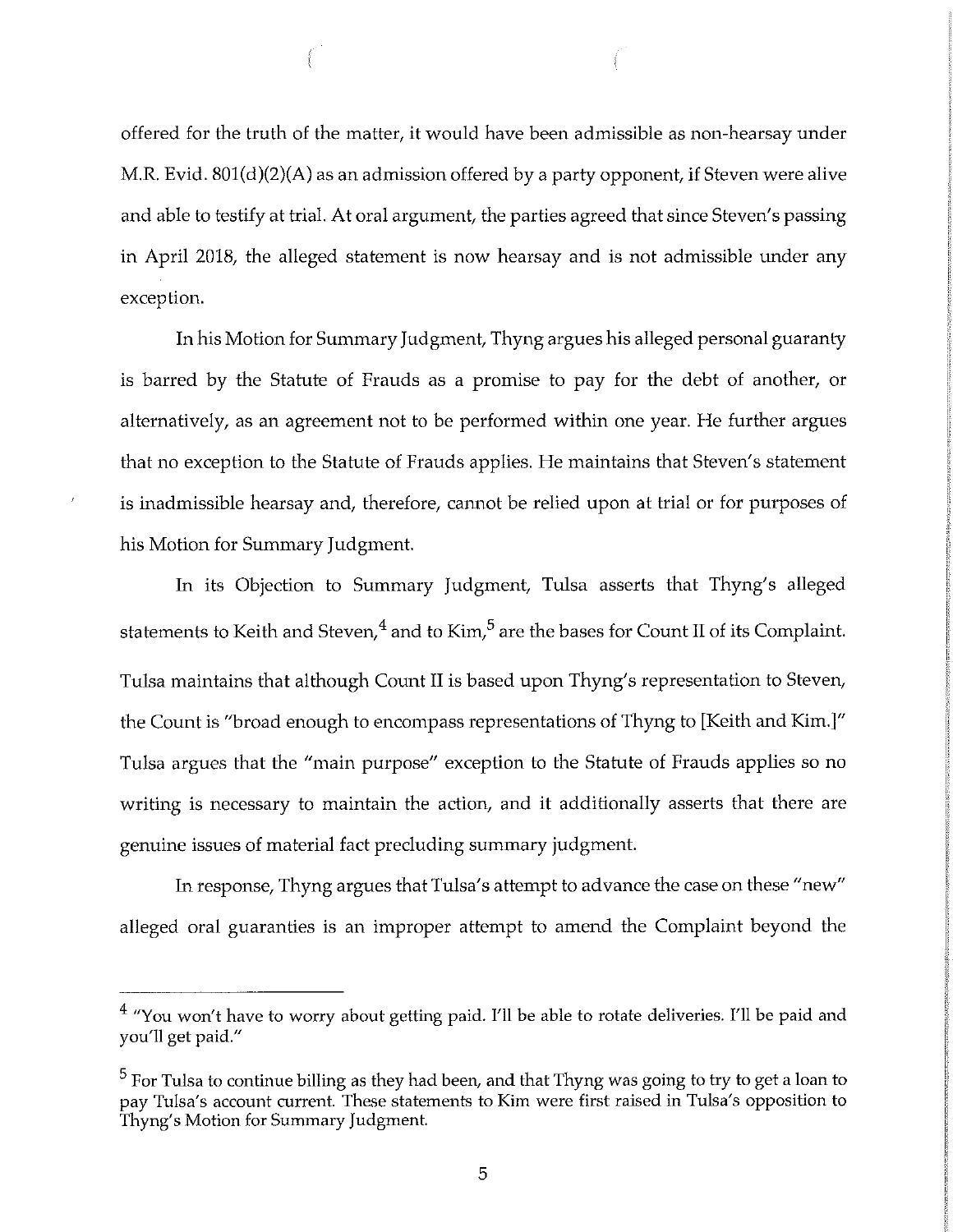deadline established in the Standard Scheduling Order.<sup>6</sup> He argues these alleged oral guaranties are not within the essence of the Complaint, but instead amount to new causes of action.

At the outset, this court must determine whether the statements Tulsa now alleges in support of its personal guaranty claim, are actually personal guaranties as a matter of law. Both Black's Law Dictionary and the Statute of Frauds describe a personal guaranty as a promise to pay for the debt of another.

#### **A. Thyng's Alleged Statement to Keith and Steven.**

Thyng allegedly told Keith and Steven that he was buying Buck's Market and said "You won't have to worry about getting paid. I'll be able to rotate deliveries. I'll be paid and you'll get paid." This statement is alleged in paragraph 8 of its Complaint. In this statement there is no mention of a third party. In fact, Tulsa asserts that Thyng "never told anyone from Tulsa he would be operating under the name of JT's Market or that he would operate as a corporation."<sup>7</sup> Viewing this statement on its face, there is no promise, express or implied, to pay for the debt of another. Therefore, as a matter of law, it cannot be a personal guaranty.

This case presents different circumstances than other cases that have addressed alleged oral guaranties. The existence of a third party must be known to the contracting parties for a personal guaranty to exist, otherwise there is no way for a defendant to promise a plaintiff that he would pay for the debt of another. *See Graybar Elec.* Co. *v.* 

<sup>6</sup> The Standard Scheduling Order dated April 17, 2018 provided a four month window from that date for parties to file motions to amend the pleadings. August 17, 2018 was the deadline for the filing of a motion to amend the Complaint.

 $<sup>7</sup>$  PASMF  $\P$  4.</sup>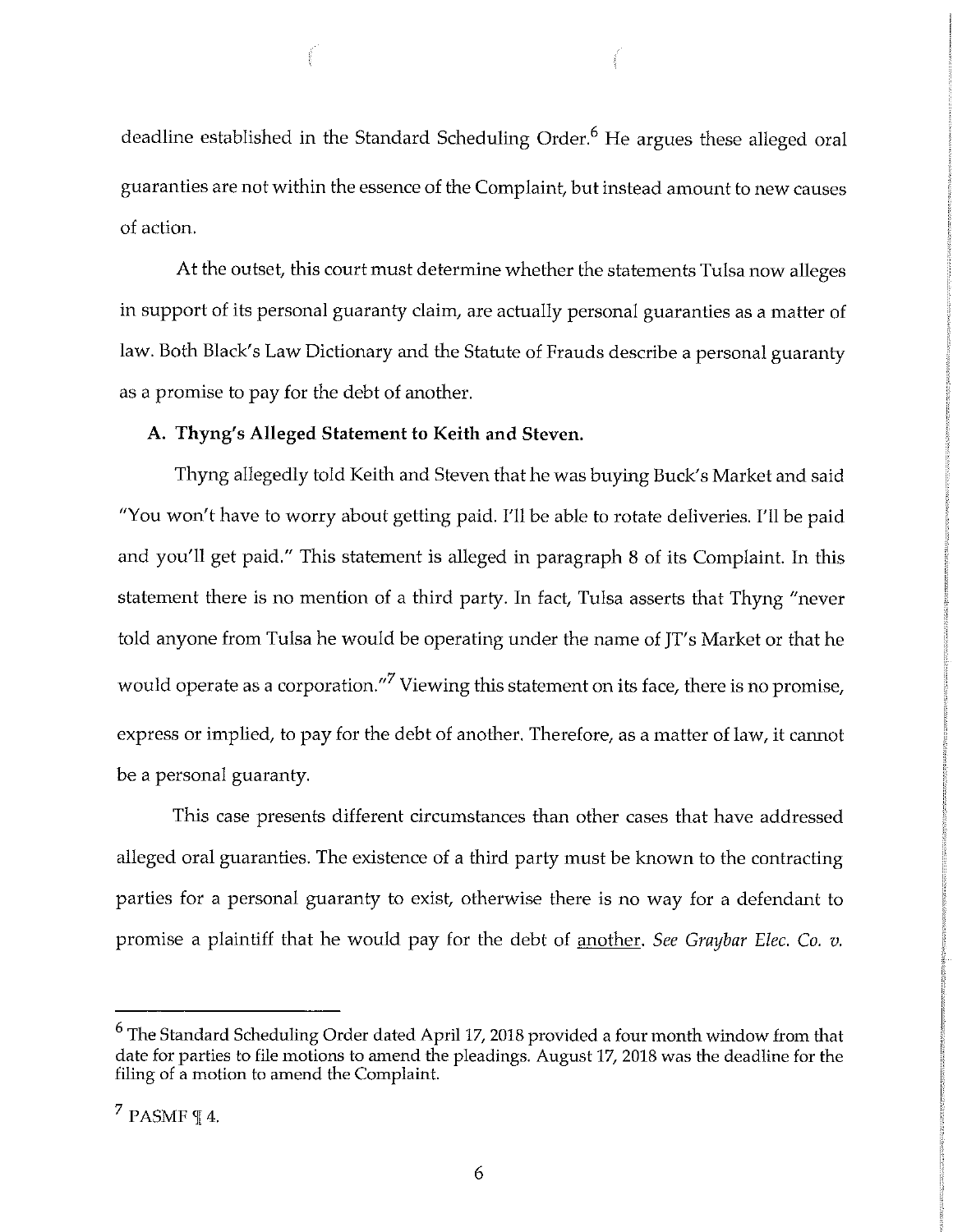*Sawyer,* 485 A.2d 1384 (Me. 1985) (a jury could rationally find that an oral guaranty existed where the defendant made oral promises to pay a business's account if the business did not; the defendant said he "would take care of" any problems with payment the business had; and, where the plaintiff wrote to the defendant memorializing the personal guaranty); *Fitzgerald v. Hutchins,* 2009 ME 115, 983 A.2d 382 (summary judgment inappropriate in a breach of oral contract case where the defendant had authority to act as an agent for a corporation (that the plaintiff was aware of) but plaintiff alleged the defendant was acting in his individual capacity when he made the alleged contract with plaintiff).

Here, the statements of Thyng that Tulsa would not have to worry about getting paid because he would be paid, and, therefore they would be paid, is devoid of any promise to pay for the debt of another. Tulsa does not put forth facts showing Thyng promised to personally pay the debt if Buck's Market failed to do so. *See Lewiston Daily Sun v. Vil/. Ne/media,* No. CV-12-171, 2013 Me. Super. LEXIS 25, at \*6 (Feb 13, 2013) (granting defendant's motion to dismiss plaintiff's breach of oral guaranty claim because "[t]he statement 'you will get paid' contains no suggestion that [defendant] himself would pay the debt" for another.).

#### **B. Thyng's Statement to Kim.**

Tulsa asserts that after Kim became aware that Buck's Market's account was being paid by a check from JT's Market Inc., she asked Thyng if he wanted the billings to go to JT's Market instead. Thyng told her to "continue as they were doing." (PASMF 'I[ 5.) Not only does this statement not contain any promise to pay for the debt of another, it contains no discussion of a debt whatsoever. Subsequently, in October 2017, Thyng told Kim "he was working to get a loan with which he would pay his account up to date." (PASMF 'II 8.) Unlike Thyng's former statement to Kim, this statement does include a discussion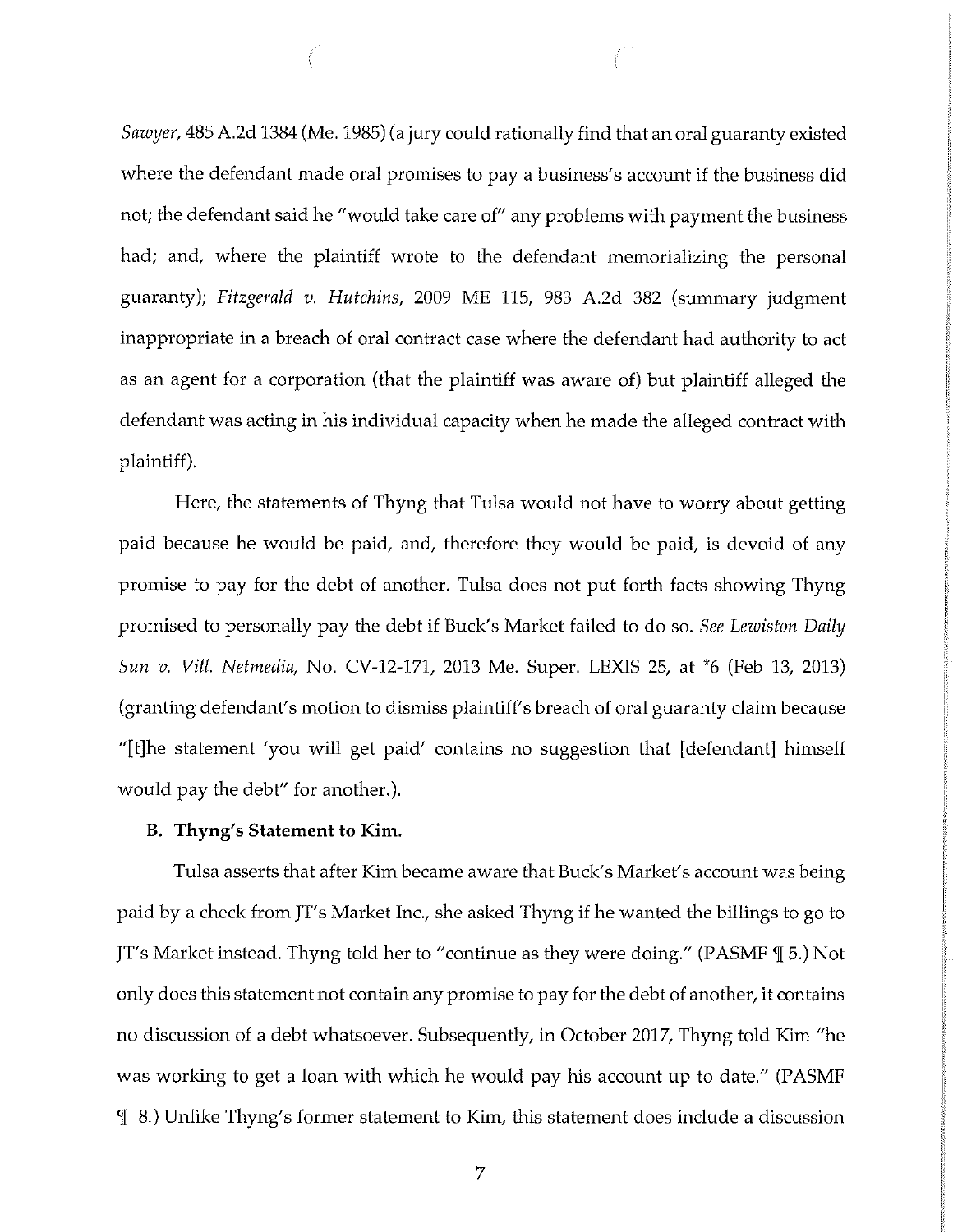of the money owed to Tulsa. "Working to get a loan," however, does not amount to a promise to pay a debt. Moreover, even if it did, there was no mention of Thyng stating that he would *personally* pay for the debt of another person or corporation. Because of this, similar to the statement above, neither of Thyng's statements to Kim amount to a personal guaranty as a matter of law.

Tulsa has not put forth evidence, viewed in the light most favorable to it, that would be admissible at trial to establish a prima facie claim of a personal guaranty. Therefore, because Tulsa has not met its burden, the court grants summary judgment to Thyng on Count II.

At oral argument on the Motion for Summary Judgment, Tulsa suggested that its Complaint could be construed as alleging a breach of contract claim against Thyng, as opposed to a claim that he had made a personal guaranty for the debt of another. Count II of Tulsa's complaint unequivocally describes a cause of action for the personal guaranty by Thyng for the debt of JT's Market, Inc.. It does not allege a cause of action for breach of an oral contract with Thyng in his individual capacity. This court does not comment on whether Tulsa, in its initial Complaint or in an amended complaint after Steven passed away, may have advanced a different cause of action based on the facts of the case, but notes that although Maine's notice pleading standard "may be forgiving," it does not allow a party to "shift his cause of action at any point in the proceedings." *Burns v. Architectural Doors* & *Windows,* 2011 ME 61, 'I[ 21, 19 A.3d 823. Here, Tulsa has never brought a cause of action for breach of contract against Thyng, which distinguishes this case from *Fitzgerald v. Hutchins,* 2009 ME 115, 983 A.2d 382.

8